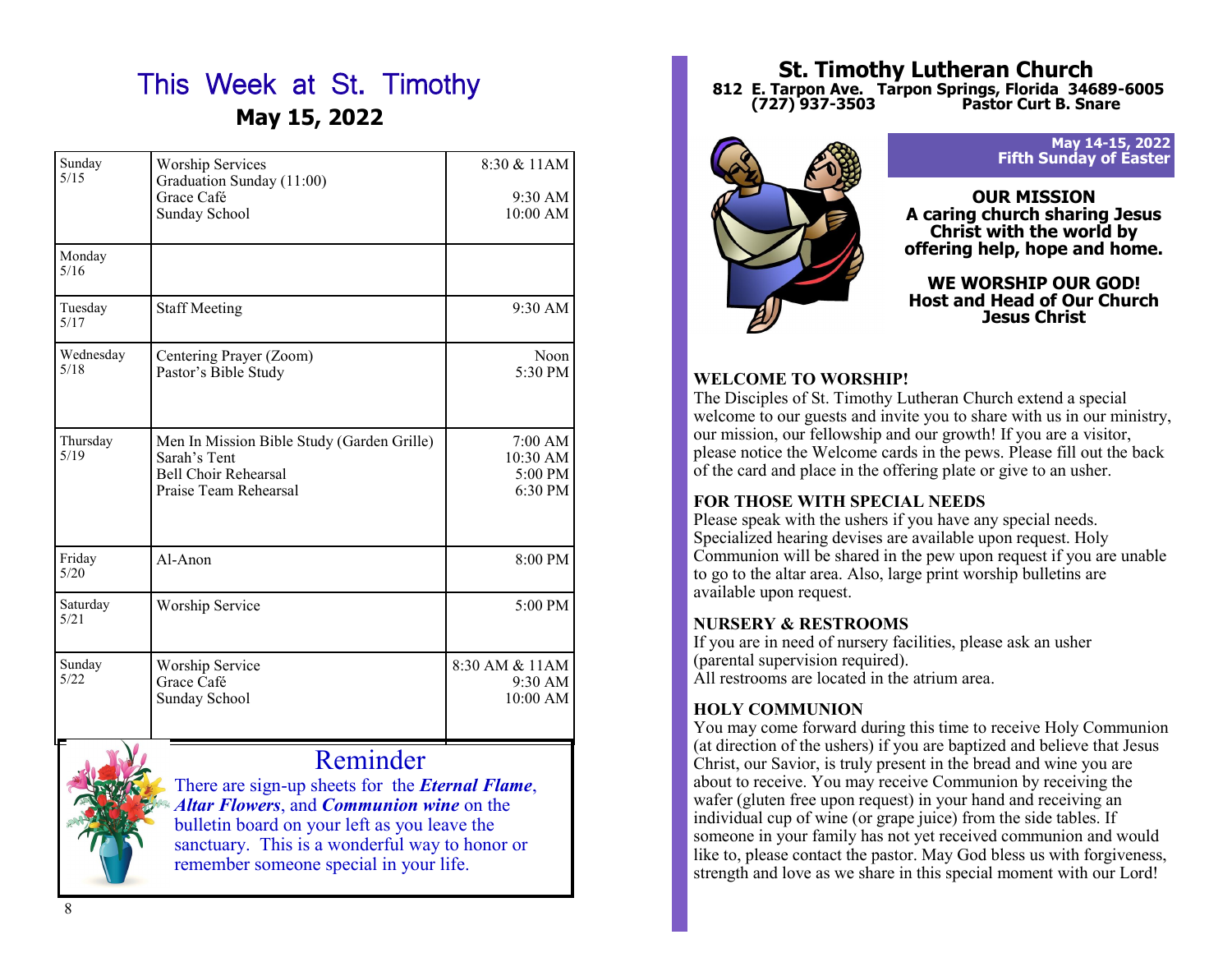# **PRELUDE**

# **INVOCATION**

Blessed be the holy Trinity, one God, the fountain of living water, the rock who gave us birth, our light and our salvation. **Amen.**

# **THANKSGIVING FOR BAPTISM**

**ENTRANCE HYMN** Thine Is The Glory **ELW 376** 

#### **GREETING**

Alleluia! Christ is risen. **Christ is risen indeed! Alleluia!** The grace of our Lord Jesus Christ, the love of God. and the communion of the Holy Spirit be with you all. **And also with you.**

## **HYMN OF PRAISE O The Joy** *(on screen)*

The Lord be with you. **And also with you.**

# **PRAYER OF THE DAY**

**O Lord God, you teach us that without love, our actions gain nothing. Pour into our hearts your most excellent gift of love, that, made alive by your Spirit, we may know goodness and peace, through your Son, Jesus Christ, our Savior and Lord, who lives and reigns with you and the Holy Spirit, one God, now and forever. Amen.**

| <b>FIRST READING:</b> Acts 11:1-18       |                |  |
|------------------------------------------|----------------|--|
| <b>PSALM</b>                             | Psalm 148      |  |
| <b>SECOND READING:</b> Revelation 21:1-6 |                |  |
| <b>GOSPEL ACCLAMATION</b>                | <b>ELW 388</b> |  |
| <b>GOSPEL</b>                            | John 13:31-35  |  |

The Gospel of the Lord **Praise to you, O Christ.**

#### **CHILDREN'S SERMON**

**MENMISSION** *Sonrise group* **meets Thursdays at the Garden Grille @ 7:00 AM COME AND JOIN US** OUR GRADUATES Ryan Barker Joshua Snare**Join us this Sunday during the 11:00 am service in celebrating our graduates.** 

**Congratulations to all those celebrating** 

**completion of their academic programs!**



Check out our website www.mylutheran.com Updated every week!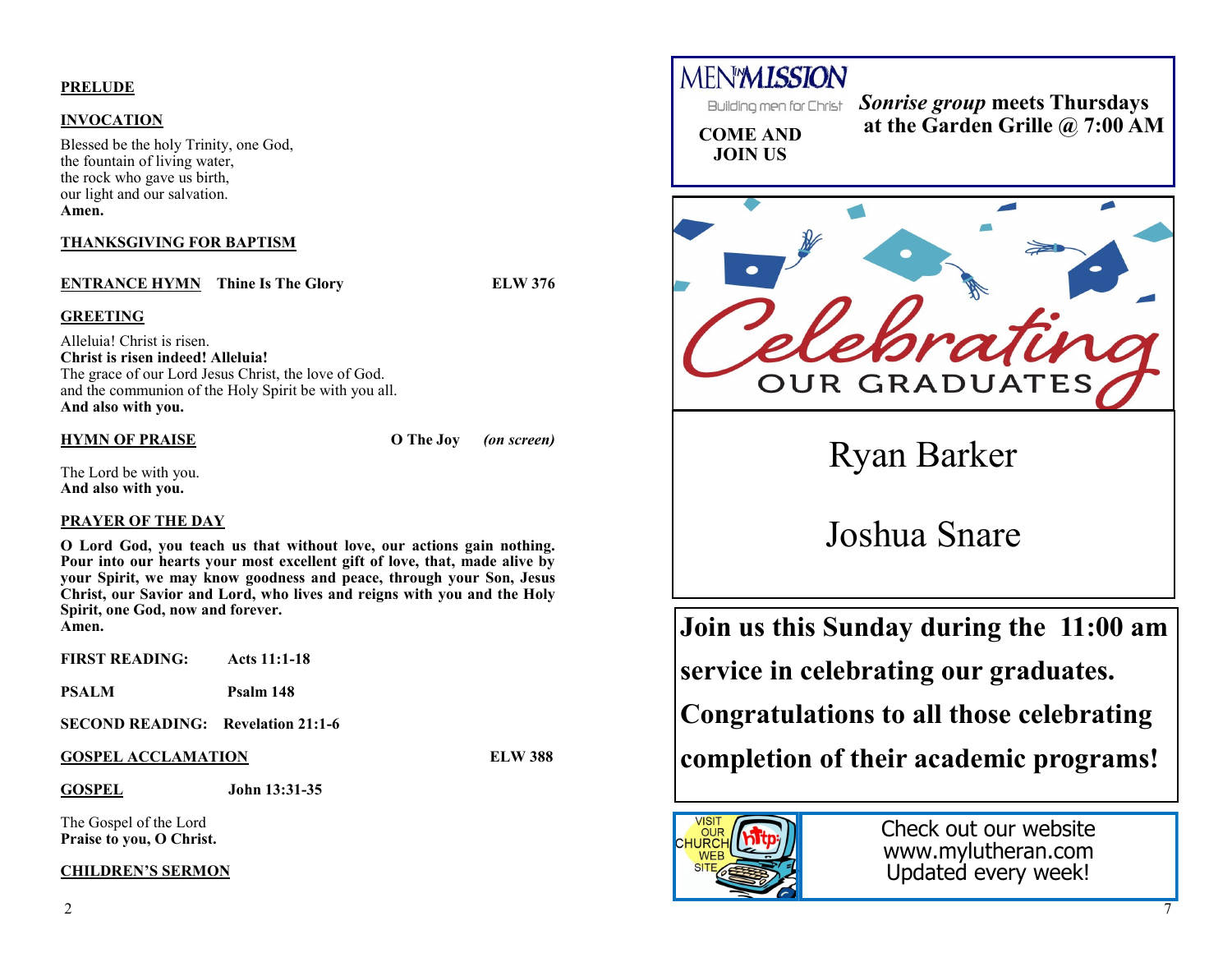

# The **Eternal Light and Communion Wine** are

given today by Kimberly A. Gregory and Karen M. Whitmore in memory of our dad, Paul G. Kestel.



*Trust in him at all times, O people; pour out your hearts to him, for God is our refuge. Psalm 62:8*

| ALL foster children               | Jon Hartge           |
|-----------------------------------|----------------------|
| Our Country, the World and Our    | Joyce Pierce         |
| Military and their families       | Kathy Oyama          |
| All that are displaced from their | Kelly Scala          |
| homes                             | Lisa Thomson         |
| The Family of Joe Taylor          | Lynda Audet & Family |
| The Family of Patricia Bailey     | Mark                 |
| The Family of Jennifer Reckner    | Mary Delasin         |
| The Family of Rick Mendenhall     | Ray                  |
| Barb                              | Ronn Mouldenhauer    |
| <b>Berkley Jenkins</b>            | <b>Sandy Misner</b>  |
| Bev & Greg Makovec                | Tony Pollino         |
| Cheryl                            | Zachery, Jen & Levi  |
| Chris Klafs                       |                      |
| Colleen Keenley                   |                      |
| Don Reichert                      |                      |
| Dorota and her family             |                      |
| Gayle Brandt                      |                      |
| Holly                             |                      |
| John Maccabee                     |                      |

# **Daily Scripture Readings (Week of May 16, 2022)**

|      | Mon. Psalm 133                           |        | Thurs. Psalm 67                 |
|------|------------------------------------------|--------|---------------------------------|
|      | 1 Samuel 20:1-23, 35-42<br>Acts 11:19-26 |        | Proverbs 2:1-5<br>Acts 15:36-41 |
|      | Tues. Psalm 133                          | Fri. L | Psalm 67                        |
|      | 2 Samuel 1:4-27                          |        | Proverbs 2:6-8                  |
| Ned. | Acts 11:27-30                            | Sat.   | Acts 16:1-8                     |
|      | Leviticus 19:9-18                        |        | Proverbs 2:9-15                 |
|      |                                          |        |                                 |
|      | Psalm 133<br>Luke 10:25-28               |        | Psalm 67<br>Luke 19:1-10        |

#### **HYMN OF THE DAY They Will Know We Are Christians (on screen)**

#### **SERMON**

#### **APOSTLE'S CREED**

#### **THE PRAYERS**

Set free from captivity to sin and death, we pray to the God of resurrection for the church, people in need, and all of creation.

*A brief silence.*

Loving God, lead us to follow your Spirit, rather than our own prejudices or desires, as the church cares for one another. Open us to perceive your gifts in those we least expect. God, in your mercy, *hear our prayer.*

Inspire us to praise you through the beauty and majesty of the natural world around us (local natural areas may be named). Urge us toward more deliberate care of the world you have made. God, in your mercy, *hear our prayer.*

Humble the rulers of nations before your splendor. Direct them to the people who need their attention most, and turn them from the temptation to hoard wealth or power. God, in your mercy, *hear our prayer.*

Hasten to dwell among those who are in pain or distress (especially). As Christ enters our deepest suffering, remain with those experiencing despair and great need. God, in your mercy, *hear our prayer.*

Place holy love at the center of all our relationships and communities. By your love heal us, convict us, and renew us. Bring an end to racism in our churches and communities. Let everyone know your goodness by the love we show one another. God, in your mercy, *hear our prayer.*

*Here other intercessions may be offered.*

Give us a place in the diverse company of your beloved saints. Teach us the value of each person's identity, and bless us with a shared identity as your children, kindred of Christ. God, in your mercy, *hear our prayer.*

In your mercy, O God, respond to these prayers, and renew us by your lifegiving Spirit; through Jesus Christ, our Savior. *Amen.*